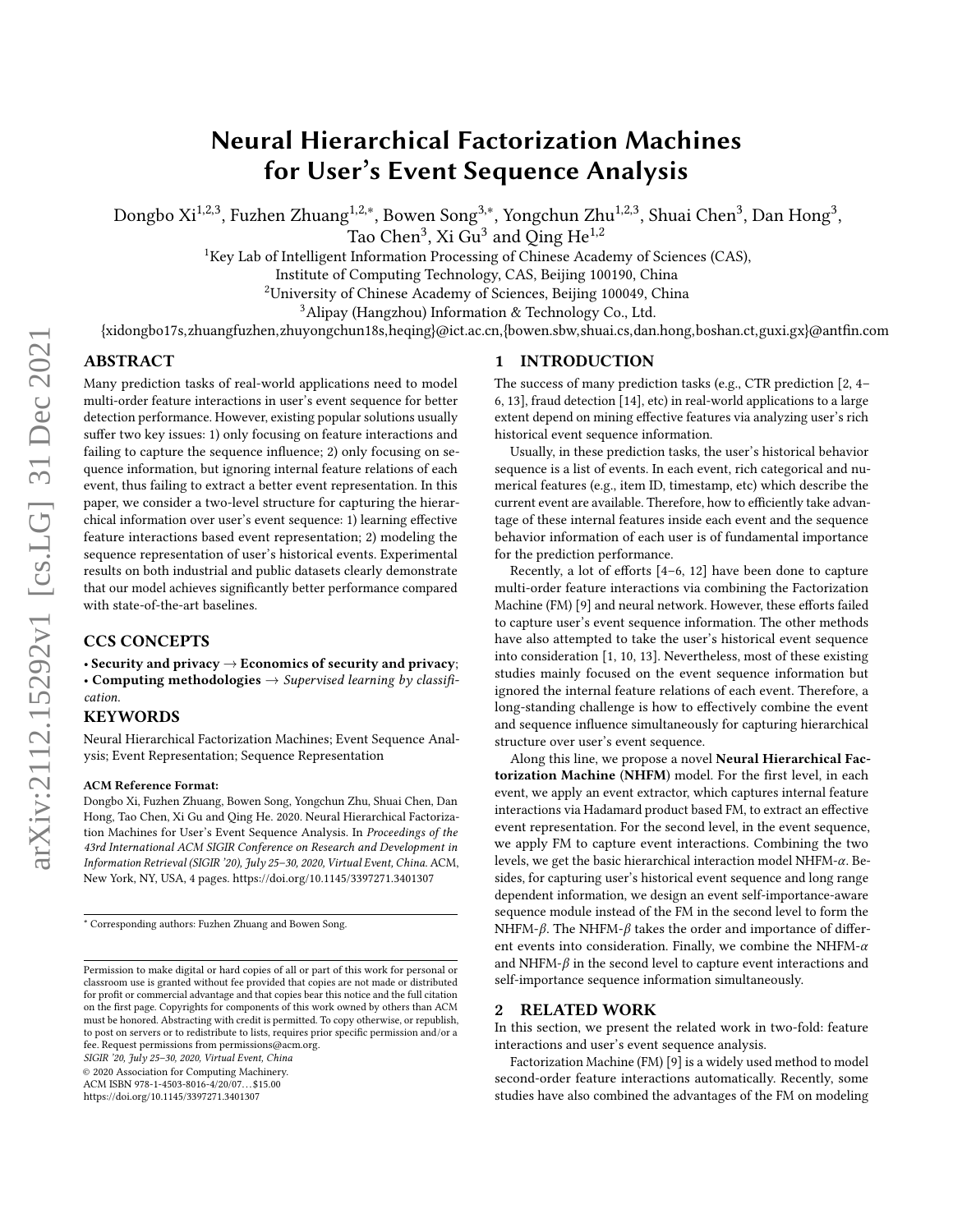<span id="page-1-1"></span>

Figure 1: A simple example of event sequence  $E$ .

second-order and the neural network on modeling higher-order feature interactions [\[4,](#page-3-2) [5\]](#page-3-10). However, these above efforts addressed the input as a single sparse vector and failed to capture user's event sequence information.

For most prediction tasks, it is necessary to capture user's event sequence information. A method called Multi-temporal-range Mixture Model (M3) [\[10\]](#page-3-9) has been proposed to apply MLP to concatenated feature embedding vectors for extracting the event representation, and then employ a mixture of models to deal with both short-term and long-term dependencies. Some other studies have also attempted to take user's historical event sequence into consideration [\[1,](#page-3-8) [10,](#page-3-9) [13\]](#page-3-4). Nevertheless, these studies paid more attention to the event sequence information but ignored the internal feature relations of each event (e.g., they usually only utilize simple concatenation or MLP for the internal features of each event), which failed to obtain an effective event representation.

### 3 METHODOLOGY

In this section, we first formulate the problem, then present the details of the proposed NHFM as shown in Figure [2.](#page-1-0)

## 3.1 Problem Statement

Given a user's event sequence  $E = [\boldsymbol{e}_1, \boldsymbol{e}_2, ..., \boldsymbol{e}_T]$ , where T is the event sequence length.  $\mathbf{e}_t = [x_1^t]$  $\left[\begin{array}{c} t & 1 \\ 1 & 2 \end{array}\right]$   $\left(\begin{array}{c} t & 1 \\ 1 & \leq t \end{array}\right]$  is the tth event of the user, where  $\boldsymbol{n}$  is the size of feature dictionary. For categorical fields,  $x_i^t$   $(1 \le i \le n)$  is 1 if  $e_t$  has the value in the current categorical field, otherwise is 0. For numerical fields,  $x_i^t$ is the normalized real value. A simple example of event sequence  $E$  is shown in Figure [1.](#page-1-1) The task is to make a prediction for the current event  $e_T$  according to the user's historical event sequence  $[e_1, e_2, ..., e_{T-1}]$  and available information of the current event  $e_T$ .

#### 3.2 Event Extractor

As shown in Figure [1,](#page-1-1) most of the features are one-hot encoding categorical features, the dimension is usually high and the vectors are sparse. FM is an effective method to address such high-dimension and sparse problems.

Firstly, we project each non-zero feature  $x_i$  to a low dimension dense vector  $v_i$ . The embedding layer learns one embedding vector  $v_i \in \mathbb{R}^k$   $(1 \le i \le n)$  for each feature  $x_i$ , where *n* is the size of feature dictionary and  $k$  is the dimension of embedding vectors. For both categorical and numerical features, we rescale the embedding via  $x_i v_i$ . Therefore, we only need to include the non-zero features, i.e.,  $x_i \neq 0$ .

Next, in order to extract internal feature interactions of each event for the event representation, we apply the FM for  $t$ -th event  $e_t$  as follow:

<span id="page-1-2"></span>
$$
\mathbf{e}_{t} = FM(\mathbf{x}^{t}) = \sum_{i=1}^{n-1} \sum_{j=i+1}^{n} x_{i}^{t} \mathbf{v}_{i} \odot x_{j}^{t} \mathbf{v}_{j}.
$$
 (1)

<span id="page-1-0"></span>

Figure 2: The proposed NHFM model, for simplicity, we do not represent the "wide" part.

Different from traditional FM, which uses inner product to get a scalar, we apply Hadamard product ⊙ to get the vector representation of each event. Hadamard product denotes the element-wise product of two vectors  $(v_i \odot v_j)_k = v_{ik} v_{ik}$ .

Now, we apply the event extractor (i.e., Equation [\(1\)](#page-1-2)) to each event in the user's event sequence, and we get the event representations  $E = [e_1, e_2, ..., e_T]$  thereafter for the sequence extractor.

#### 3.3 Sequence Extractor

The sequence extractor, which contains a parameter-free module and a module with parameters, can capture event interactions and event self-importance sequence information, respectively.

3.3.1 Event Interactions Module. In user behavior sequence analysis, user's final behavior is strongly correlated with the user's past several behaviors. For example, in card-stolen fraud detection scenario, the fraudster's behaviors are associated with his/her abnomally frequent payment attempts and the changing of payment environment. Therefore, in this level, we adopt the FM to capture event interactions, combining with the feature interactions in the first level forming a hierarchical structure:

$$
\mathbf{s}_{\alpha} = FM(\boldsymbol{E}_{his}) = \sum_{i=1}^{T-2} \sum_{j=i+1}^{T-1} q_i \boldsymbol{e}_i \odot q_j \boldsymbol{e}_j, \qquad (2)
$$

where  $E_{his} = [e_1, ..., e_{T-1}]$  is the historical events,  $q_i \in \{0, 1\}$ indicates whether the *i*-th event  $e_i$  exists. The learned sequence representation  $s_{\alpha}$  is concatenated with the current prediction event  $e_T$  and then fed to an MLP to form our basic NHFM- $\alpha$  model.

It is worth pointing out that the NHFM- $\alpha$  does not introduce extra parameters $^1$  $^1$  compared with the NFM [\[5\]](#page-3-10), and more importantly, it not only inherits the advantages of NFM on modeling second-order and higher-order feature interactions, but also could model the hierarchical structure information, which significantly improves its prediction performance comparing with the NFM.

3.3.2 Event Self-importance-aware Sequence Module. Even though the NHFM- $\alpha$  considers event interactions, it does not consider the event sequence information. To address this problem, we design an event self-importance-aware sequence module instead of the FM in the second level of the NHFM- $\alpha$  to form the NHFM- $\beta$ . The module takes the relative importance and order information of

<span id="page-1-3"></span> $1$ <sup>1</sup>The total parameters of the model are in the embedding layer and MLP.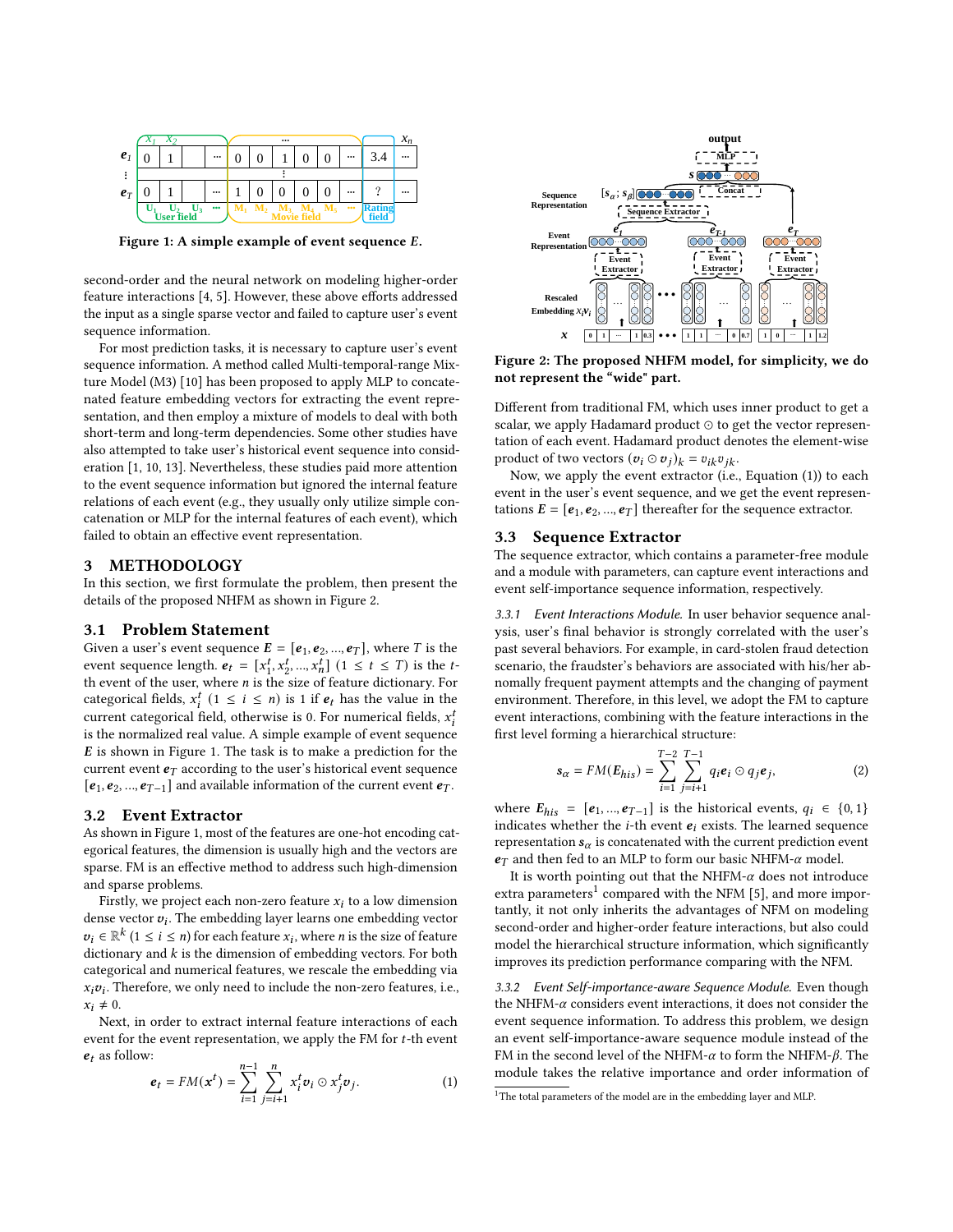<span id="page-2-1"></span>Table 1: Summary statistics for the datasets.

|            | Dataset                       |           |     | #pos #neg #fields #events |
|------------|-------------------------------|-----------|-----|---------------------------|
|            | C <sub>1</sub>                | 15K 1.37M | 56  | 4.28M                     |
| Industrial | C2                            | 10K 1.93M | 56  | 3.57M                     |
|            | C <sub>3</sub>                | 5.7K 174K | 56. | 353K                      |
|            | Public Movielens-1M 575K 425K |           |     | 1 M                       |

different events into consideration. Different historical events of users have different importance. Therefore, we design an event selfimportance-aware attention to learn the importance of different events. The self-importance weight is defined as scaled dot-product:

<span id="page-2-3"></span>
$$
\hat{a}_t = \frac{< F_1(\boldsymbol{e}_t), F_2(\boldsymbol{e}_t) >}{\sqrt{k}}, \ a_t = \frac{\exp(\hat{a}_t)}{\sum_{t=1}^{T-1} \exp(\hat{a}_t)},\tag{3}
$$

and the importance weighted event sequence is represented as:  $s_{self} = \sum_{t=1}^{T-1} a_t F_3(e_t)$ , where  $F_1$ ,  $F_2$  and  $F_3$  represent the feedforward networks to project the input event vector to one new vector representation.

Besides, for learning short and long-term dependencies, we adopt the bidirectional LSTM (Bi-LSTM) [\[3\]](#page-3-11) whose basic idea is to present each sequence forward and backward to the recurrent net, both of which are summed to get the sequence representation:  $s_{RNN}$  =  $Bi - LSTM(E_{his})$ , where  $s_{RNN} \in \mathbb{R}^h$  and h is the dimension of the LSTM output. For every event in the event sequence, the network has complete sequential information before and after it, so the network can capture long range event dependent information. The output of the event self-importance-aware sequence module is the concatenation of  $s_{self}$  and  $s_{RNN}$ :

$$
s_{\beta} = [s_{self}; s_{RNN}]. \tag{4}
$$

Finally, we combine the NHFM- $\alpha$  and NHFM- $\beta$  in the second level to capture event interactions and self-importance sequence information simultaneously, then they are concatenated with current prediction event  $e_T$  and fed to an MLP. The output of the MLP is combined with a linear "wide" part, and then fed to the activation function to form the final NHFM model:

$$
\mathbf{s} = [s_{\alpha}; s_{\beta}; \mathbf{e}_T], \; \hat{y} = sigmoid(MLP(\mathbf{s}) + f(\mathbf{x})), \tag{5}
$$

where  $[s_\alpha; s_\beta]$  models user's history behaviors (e.g., in fraud detection, it can be regarded as the risk of user's historical behaviors, and in recommender systems, it can be regarded as user's historical preference), and  $e_T$  is user's current risk or preference representation. Besides,  $f(\mathbf{x})$  is the "wide" part just like the part in Wide&Deep [\[2\]](#page-3-1):  $f(\mathbf{x}) = \sum_{t=1}^{T} \sum_{i=1}^{n} w_i x_i^t + w_0$ , where  $w_i$  indicates the importance of the feature  $x_i$ . For binary classification tasks, we need to minimize the negative log-likelihood.

# 4 EXPERIMENTS

In this section, we perform experiments to evaluate the NHFM against state-of-the-art methods on both industrial and public datasets.

# 4.1 Experimental Setup

Datasets. The industrial datasets contain the card transaction samples from one international e-commerce platform. We utilize three countries (C1, C2, C3) data. The task is to detect whether the current payment event is a card-stolen case. The public dataset is the

<span id="page-2-2"></span>

| Table 2: $AUCFPR<1%$ and AUC performance (mean $\pm$ 95% con- |
|---------------------------------------------------------------|
| fidence intervals) on datasets of C1, C2, C3 and MovieLens.   |

| Model          | C <sub>1</sub><br>$AUC_{FPR \leq 1\%}$ | C2<br>$AUC_{FPR \leq 1\%}$       | C <sub>3</sub><br>$AUC_{FPR \leq 1\%}$ | MovieLens<br>AUC.                |
|----------------|----------------------------------------|----------------------------------|----------------------------------------|----------------------------------|
| W&D            | $0.6997 + 0.0014$                      | $0.7770 + 0.0023$                | $0.8202 + 0.0092$                      | $0.7553 + 0.0006$                |
| DeepFM         | $0.7070 + 0.0060$                      | $0.7725 + 0.0035$                | $0.8476 + 0.0070$                      | $0.7651 + 0.0023$                |
| <b>NFM</b>     | $0.7467 + 0.0032$                      | $0.7931 + 0.0074$                | $0.8310 + 0.0221$                      | $0.7583 \pm 0.0007$              |
| AFM            | $0.7086 + 0.0047$                      | $0.8061 + 0.0065$                | $0.8499 + 0.0073$                      | $0.7536 + 0.0028$                |
| xDeepFM        | $0.7391 \pm 0.0044$                    | $0.7833 \pm 0.0084$              | $0.8557 + 0.0137$                      | $0.7643 + 0.0021$                |
| LSTM4FD        | $0.7118 + 0.0087$                      | $0.7356 + 0.0084$                | $0.7762 + 0.0086$                      | $0.7595 + 0.0001$                |
| <b>LCRNN</b>   | $0.7089 + 0.0068$                      | $0.7847 + 0.0109$                | $0.8162 + 0.0191$                      | $0.7613 + 0.0009$                |
| M <sub>3</sub> | $0.7294 \pm 0.0060$                    | $0.7897 + 0.0053$                | $0.7618 \pm 0.0268$                    | $0.7638 \pm 0.0003$              |
| NHFM- $\alpha$ | $0.7643 + 0.0054$                      | $0.8268 + 0.0071$                | $0.8524 + 0.0090$                      | $0.7678 + 0.0005$                |
| NHFM- $\beta$  | $0.7697 + 0.0048$                      | $0.8369 + 0.0046$                | $0.8628 + 0.0101$                      | $0.7696 + 0.0003$                |
| <b>NHFM</b>    | $0.7753+0.0037*$                       | $0.8551 \pm 0.0055$ <sup>*</sup> | $0.8742+0.0089*$                       | $0.7708 \pm 0.0006$ <sup>*</sup> |

MovieLens- $1M<sup>2</sup>$  $1M<sup>2</sup>$  $1M<sup>2</sup>$  dataset. We binarize the ratings following the common process [\[8\]](#page-3-12). We regard each user's rating for each movie as an event. The statistics of all datasets are shown in Table [1.](#page-2-1)

Baselines. We compare the proposed method with feature inter-actions based models (W&D [\[2\]](#page-3-1), DeepFM [\[4\]](#page-3-2), NFM [\[5\]](#page-3-10), AFM [\[12\]](#page-3-6), xDeepFM [\[6\]](#page-3-3)) and event sequence based models (LSTM4FD [\[11\]](#page-3-13), LCRNN [\[1\]](#page-3-8), M3 [\[10\]](#page-3-9)).

Evaluation Metrics. We use the standard metric: AUC (Area Under ROC). Besides, in our real card-stolen fraud detection scenario, we should increase the recall rate of the fraudulent transactions, in the same time, disturbing as few normal users as possible. In other words, we need to improve the True Positive Rate (TPR) on the basis of low False Positive Rate (FPR). Therefore, we also adopt the standardized partial AUC ( $AUC$   $FPR \leq 1\%$ ) [\[7\]](#page-3-14) (The standardized area of the head of ROC curve when the FPR≤ 1%). For all experiments, we report the above metrics with 95% confidence intervals on five random runs. "\*" indicates that the improvement is statistically significant compared with the best baselines at p-value < 0.05 over independent samples t-tests.

#### 4.2 Performance Comparison

The experimental results are presented in Table [2.](#page-2-2) From these results, we have the following insightful observations:

- For the feature interactions based models, the performance of W&D is inferior compared with other baselines, perhaps because it can not automatically learn feature interactions. Considering all datasets, the performance of other feature interactions based models is similar. They all attempt to capture high-order feature interactions via combining the FM and neural network but ignore the event sequence information.

- For the event sequence based models, the overall performance of M3 and LCRNN is slightly better than LSTM4FD due to theirs more complex improved models based on the LSTM.

- For C3 dataset, it has fewer positive, negative samples and available events than C1 and C2 as shown in Table [1.](#page-2-1) Therefore, the  $AUC<sub>FPR<1%</sub>$  performance of these models varies a lot, and the confidence intervals on C3 dataset is obviously larger than the C1 and C2 datasets. For the public MovieLens dataset, the overall AUC performance of different baselines varies very little. It makes sense that the public dataset have fewer fields in each event as shown in Table [1,](#page-2-1) so the feature interactions can not play his role well. Therefore, the feature interactions based and event sequence based baseline models achieve almost similar performance.

<span id="page-2-0"></span><sup>2</sup>http://www.grouplens.org/datasets/movielens/